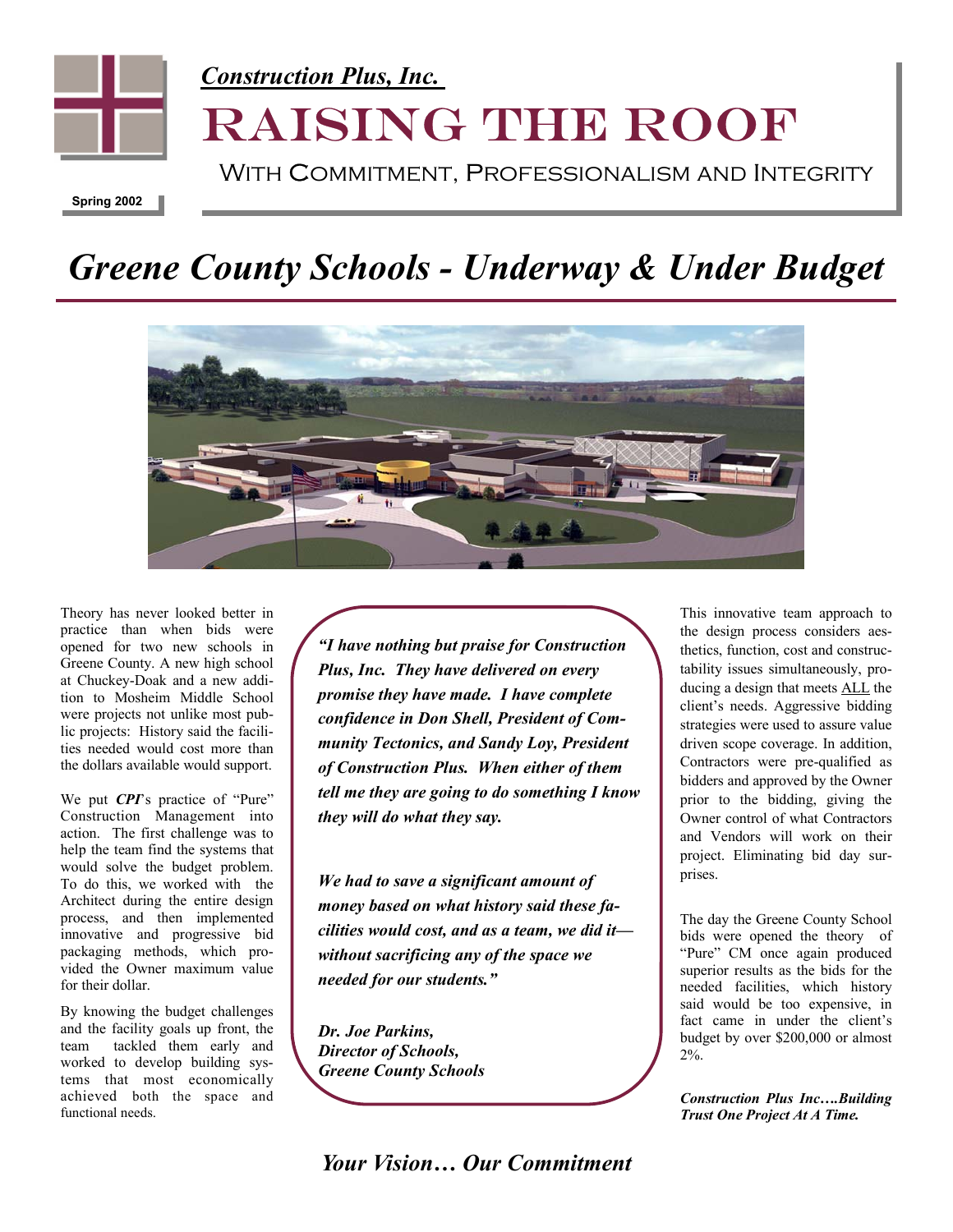

Since being selected as the builder for this exciting new facility, *Construction Plus Inc.* has worked with Cool Sports, L.L.C. and the Town of Farragut to turn this vision for Knoxville's newest sports complex into a reality. The first phase of this new ice sports facility will be 47,000 square feet with an identical size expansion planned for phase II.

With a scheduled opening date in the Fall of 2002, *Construction Plus Inc*. is honored to have been selected to build Knoxville's newest sports complex!

*Construction Plus Inc….Building Trust One Project At A Time.* 



## *Eddie Hyde Celebrates 5 Years of Dedicated Service*

If anyone exemplifies the spirit and commitment of *CPI* it's Eddie Hyde. Eddie joined *Construction Plus Inc.* in 1996 as estimator. Since that time he has served as a Project Manager, a Construction Manager, and today is *CPI*'s Vice President of Operations and a stockholder in the company.

Eddie has completed over 15 projects since joining the *CPI* team and has had excellent

reviews from all his clients. The projects have ranged from his first, Panther Sark Phase III, a \$2 MM Office Facility, to his latest roles as CM on the \$7.5 MM Primary School in Sweetwater, Project Manager on the Icearium, featured above, and overall responsibility for the Field Operations of the Company.

In addition, Eddie assists in marketing and is responsible for Pre-Construction Services for the majority of the Company's projects.

*Construction Plus* is honored to acknowledge Eddie as an outstanding contributor and we salute his commitment to our mission and our clients' vision!

*Construction Plus Inc….Building Trust One Project At A Time.*

*Your Vision… Our Commitment*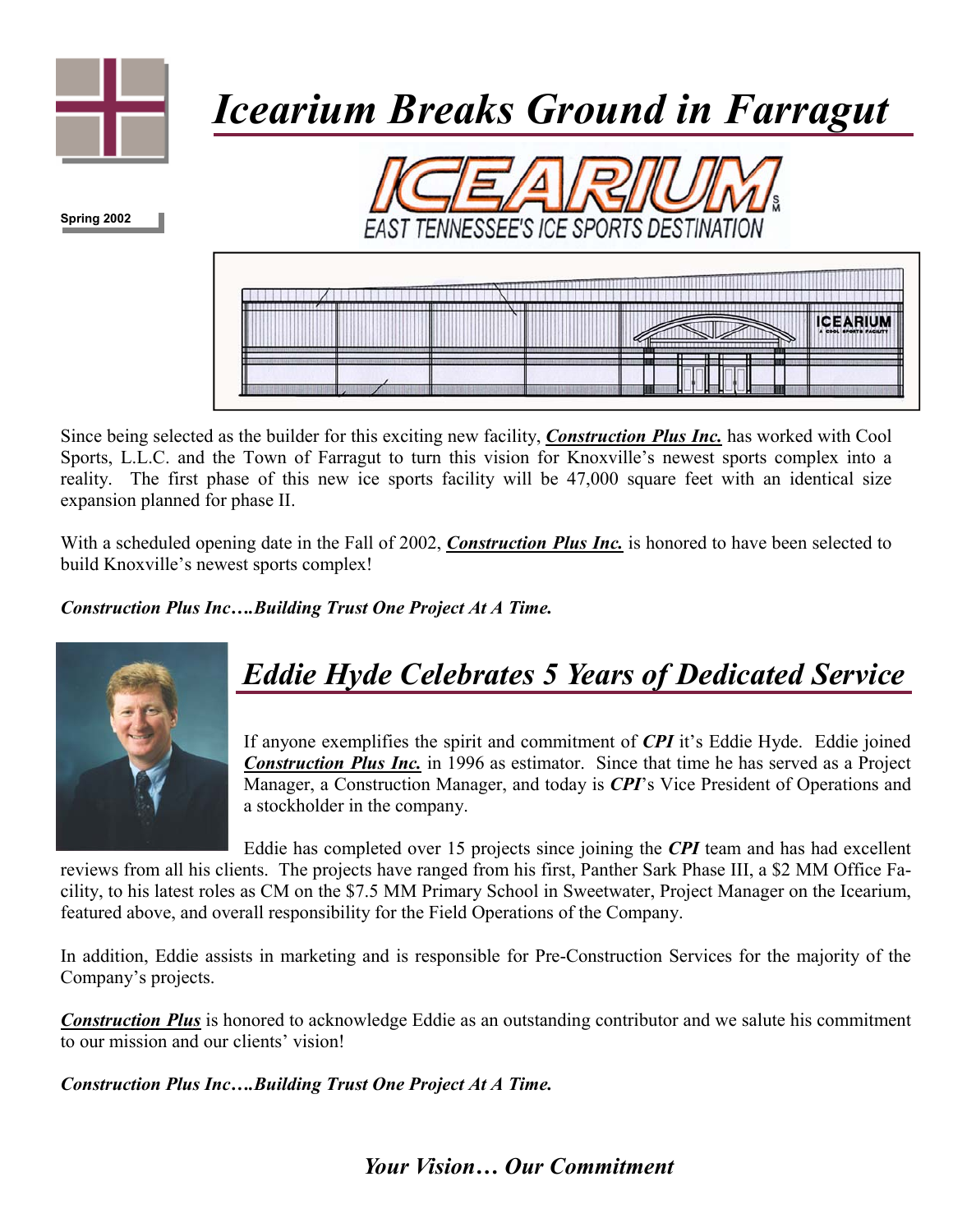### **CONSTRUCTION TODAY**

*"All Construction Management is not Equal!" - PART II* 



Page 3

**Spring 2002** 



As a continuation of the CONSTRUCTION TODAY article in our Fall 2001 Newsletter, I would like to further identify what differentiates our services as **"Pure" Construction Management** (CM). CM, in the generic sense, is considered by the experts to be the way most construction will be performed in the future. But most people do not realize that all CM is NOT equal! At *CPI*, we have developed some definite innovative and progressive methods, which are producing superior results for our clients.

In the last issue of our Newsletter, I listed four "Red Flags" to help identify a CM imposter. In the inverse, the following are some **Green Flags** which will tell you some of the things we do at *CPI* that differentiates our "Pure" CM Services from that of a CM imposter.

**Green flag #1: Design Development & Constructability Analysis** From the initial Schematic Design phase through Design Development, we work with the Architect to ensure that the needs of your building program are met while maintaining the constructability of the design. This reduces costs without reducing the function of your facility. Several system studies are done enabling you to make informed decisions; knowing the cost impact of each choice. The result is often the discovery of a system which gives you the aesthetics, function and space you need...at the price you can afford.

**Green flag #2: Pre-Qualifying Contractors** We advertise for qualified Contractors thoroughly and review their qualifications in detail. We verify and evaluate who will supply their materials, who they will use as Subcontractors, what their available workforce is as well as the qualifications of that workforce. Only the best Contractors available will be recommended for you to approve. On bid day you know who is coming...no surprises.

**Green flag #3: Proper Bid Package Development** We have worked hard to develop bid package strategies that fit with today's industry. We make sure the scope definition is clear and that the packages fit together without any overlaps or gaps, which costs you money. We allow bidders to combine packages for better opportunities, which results in lower costs for you. This process has enabled us to consistently produce bid day results that beat the budget while maintaining a premium group of Contractors on your project...delivering quality as well as economy.

**Green flag #4: Real Critical Path Scheduling** After the bids are in, we meet with ALL the selected Contractors and have an all day scheduling meeting. This meeting is the first critical step in the development of the project 'team'. Together, we develop a CPM schedule in extreme detail. We divide the project into phases and set milestones for each section. The Contractors take ownership of the schedule; which means acknowledgement of each milestone they are responsible for contractually. This motivates the team to stay on schedule by achieving these milestones throughout the project, not just working toward an end date that may be as much as a year away. A truly effective and professional CPM schedule for a \$10 MM school will have over 400 activities and over 20 milestones. These schedules are updated monthly and distributed to the Contractors for acceptance and feedback. We have found that this process produces no excuses...just results.

We would welcome the opportunity to answer all your questions and to provide you with more information about the exciting new ways *Construction Plus Inc*. is using Construction Management, in the purest definition, to deliver superior results for our clients. Call us at 865-693-2200. We are at your service.

Sanford C. Loy, President

*Your Vision… Our Commitment*